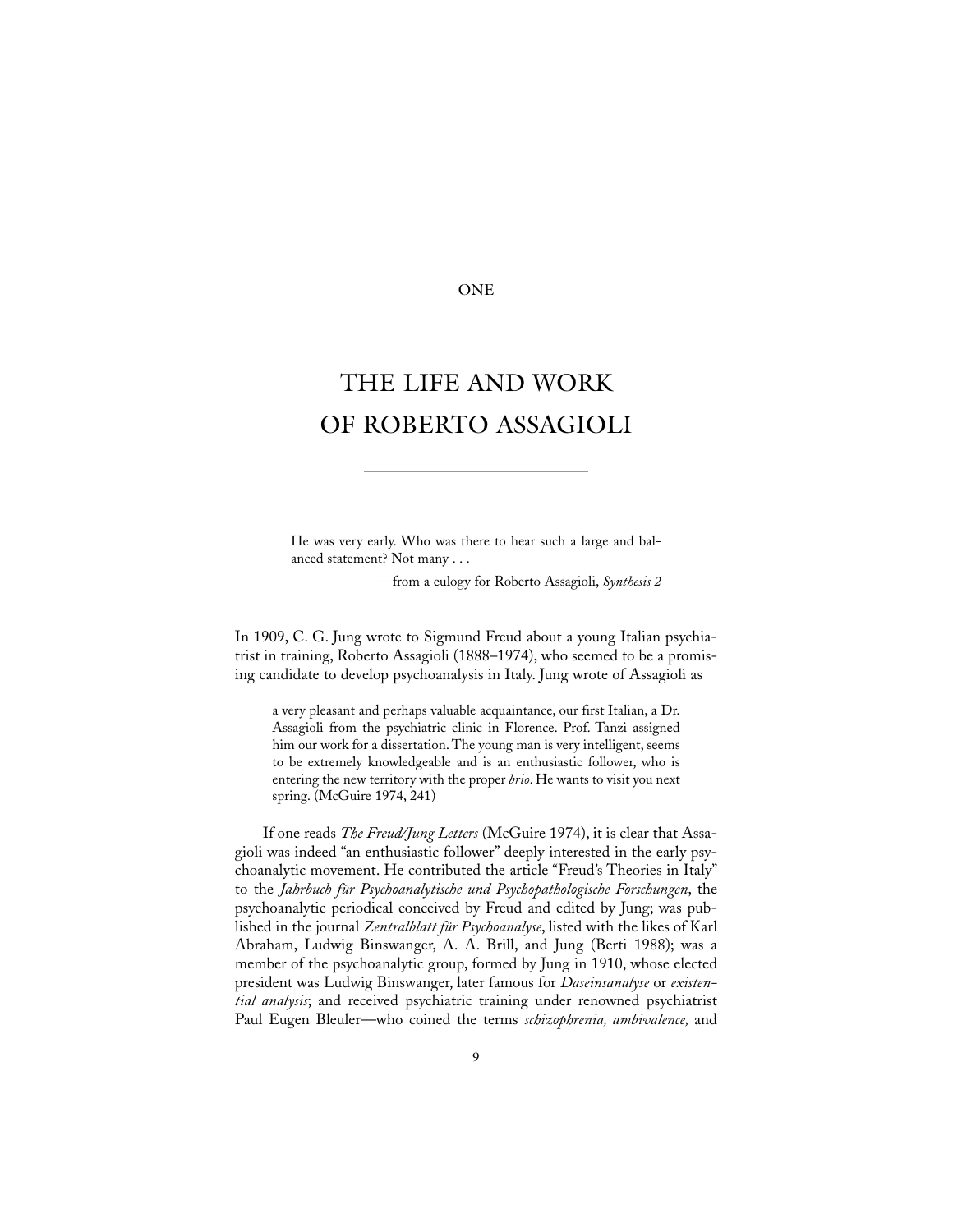*autism* (Gay 1988)—at the Burghölzli Hospital of the University of Zürich, where Jung also had trained.

However, when Assagioli did complete his doctoral dissertation at the University of Florence, he had entitled it not "Psychoanalysis" but rather "Psychosynthesis" ("*La Psicosintesi*"). So even at this early date, Assagioli was beginning to move beyond Freud's psychoanalysis:

A beginning of my conception of psychosynthesis was contained in my doctoral thesis on Psychoanalysis (1910), in which I pointed out what I considered to be some of the limitations of Freud's views. (Assagioli 1965a, 280)

In developing psychosynthesis, Assagioli sought not only to employ *analysis*—analytic insight into the human personality and its dysfunction but *synthesis* as well, an understanding of how human growth moves toward increasing wholeness, both within the individual and in the individual's relationship to the world at large.

Assagioli agreed with Freud that healing childhood trauma and developing a healthy ego were necessary aims, but he held that human growth could not be limited to this alone; he sought an understanding of human growth as it proceeded beyond the norm of the well-functioning ego into the blossoming of human potential, which Abraham Maslow (1954, 1962, 1971) later termed *self-actualization*, and further still into the spiritual or transpersonal dimensions of human experience. A quotation from the *Textbook of Transpersonal Psychiatry and Psychology* follows:

Whereas Maslow explored fundamental issues in transpersonal psychology, Roberto Assagioli pioneered the practical application of these concepts in psychotherapy. Assagioli proposed a transpersonal view of personality and discussed psychotherapy in terms of the synthesis of personality at both the personal and spiritual levels. He dealt with the issue of spiritual crises and introduced many active therapeutic techniques for the development of a transcendent center of personality. (Scotton, Chinen, and Battista 1996, 52)

In other words, Assagioli envisioned an approach to the human being that could address both the process of personal growth—of personal healing, integration of the personality, and self-actualization—as well as transpersonal development—that dimension glimpsed, for example, in *peak experiences* (Maslow) reported during inspired creativity, falling in love, communing with nature, scientific discovery, or spiritual and religious practice. Assagioli (1965a, 1973a) called these two dimensions of growth, respectively, *personal psychosynthesis* and *spiritual* or *transpersonal psychosynthesis.*

As we shall see, subsequent evolution of Assagioli's thought has understood the personal and transpersonal dimensions as distinct developmental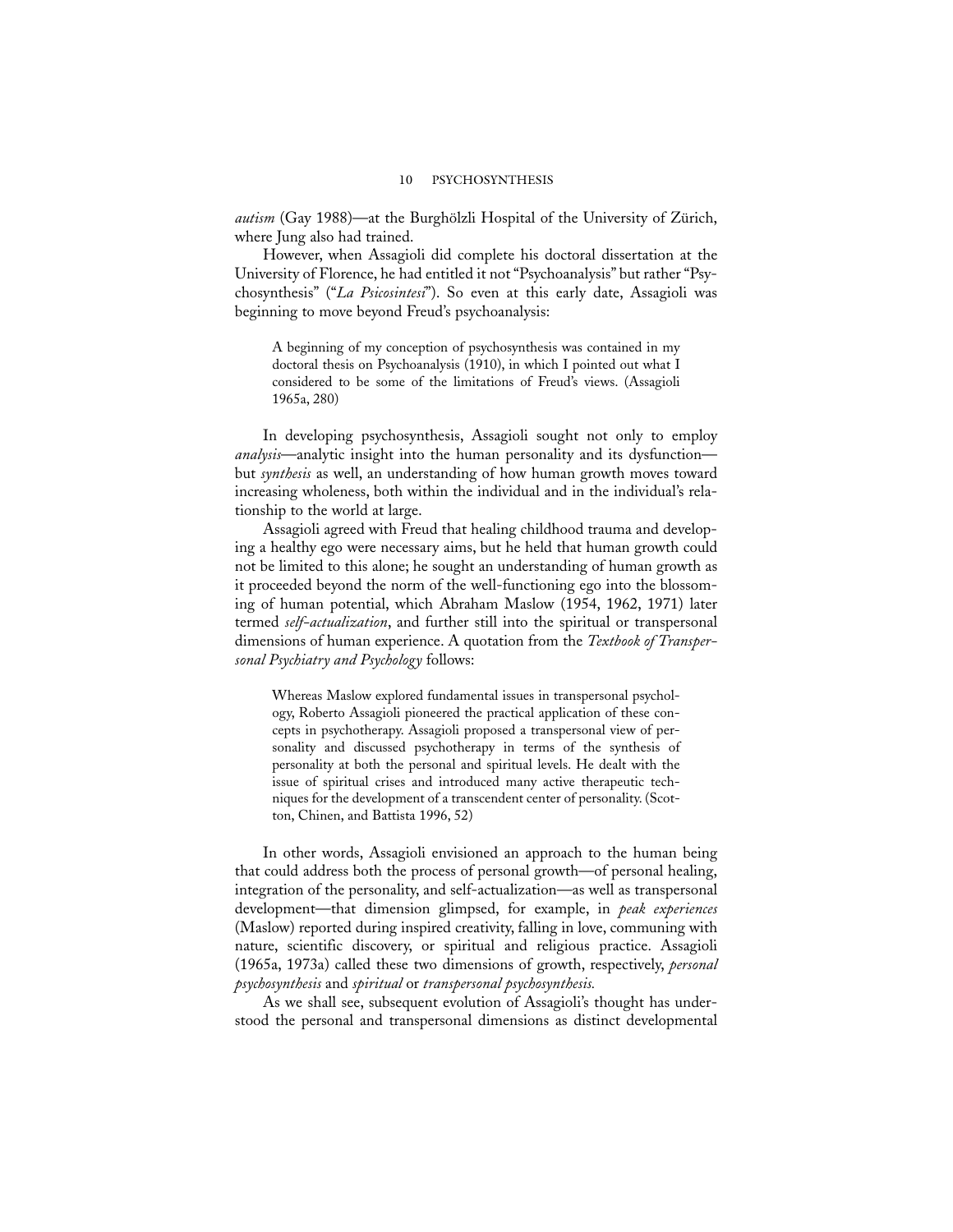lines within the larger process of what he called *Self-realization*. In his concept of Self-realization, Assagioli recognized a deeper *Self* operating supraordinate to the conscious personality. This Self not only provides direction and meaning for individual unfoldment—both personal and transpersonal—but operates as a source of *call* or *vocation* in life. Such call invites us to discover and follow our deepest truth, the most essential meaning and purpose in our lives,

and to live this out in our relationships with ourselves, other people, nature, and the planet as a whole.

Psychosynthesis is, therefore, one of the earliest forerunners of humanistic psychology and transpersonal psychology—the third and fourth forces in the history of psychology—which emerged in the 1960s to join the first We accept the idea that spiritual drives or spiritual urges are as real, basic and fundamental as sexual and aggressive drives.

—Roberto Assagioli

two forces, behaviorism and psychoanalysis (see Scotton, Chinen, and Battista 1996). Assagioli's conception of personal psychosynthesis has an affinity with humanistic psychology and other approaches (such as existential psychology) that attempt to understand the nature of the healthy personality and the actualization of unique, personal selfhood. Similarly, his conception of transpersonal psychosynthesis is related generally to the field of transpersonal psychology with its study of mystical, unitive, and peak experiences in which the individual moves beyond a sense of independent selfhood to experience a unitive and universal dimension of reality. Accordingly, Assagioli served on the board of editors for both the *Journal of Humanistic Psychology* and the *Journal of Transpersonal Psychology*.

So what were the influences on this man who developed a system that so early foreshadowed these important movements in psychology?

#### ROBERTO ASSAGIOLI AND HIS INFLUENCES

Any discussion of influences on a person's life begins most naturally with personal history. However, Assagioli was notoriously reticent about discussing his life. He felt that it was a mistake to focus too much on his own personality rather than on the development of his work. He seemed concerned that such a focus on personality might lionize him, perhaps even encourage the view that he was a spiritual teacher or guru rather than the practicing clinician and psychological thinker he was. Such a distorted perception of himself might have, in turn, distorted the perception of psychosynthesis, leading people to mistake it for a spiritual teaching or a philosophical doctrine rather than the open-ended, evolving, psychological system he had created. In light of this, it makes sense, too, that Assagioli was not interested in leading some sort of movement or organization, and thus he staunchly refused any administrative control over the development of psychosynthesis as a whole.<sup>1</sup>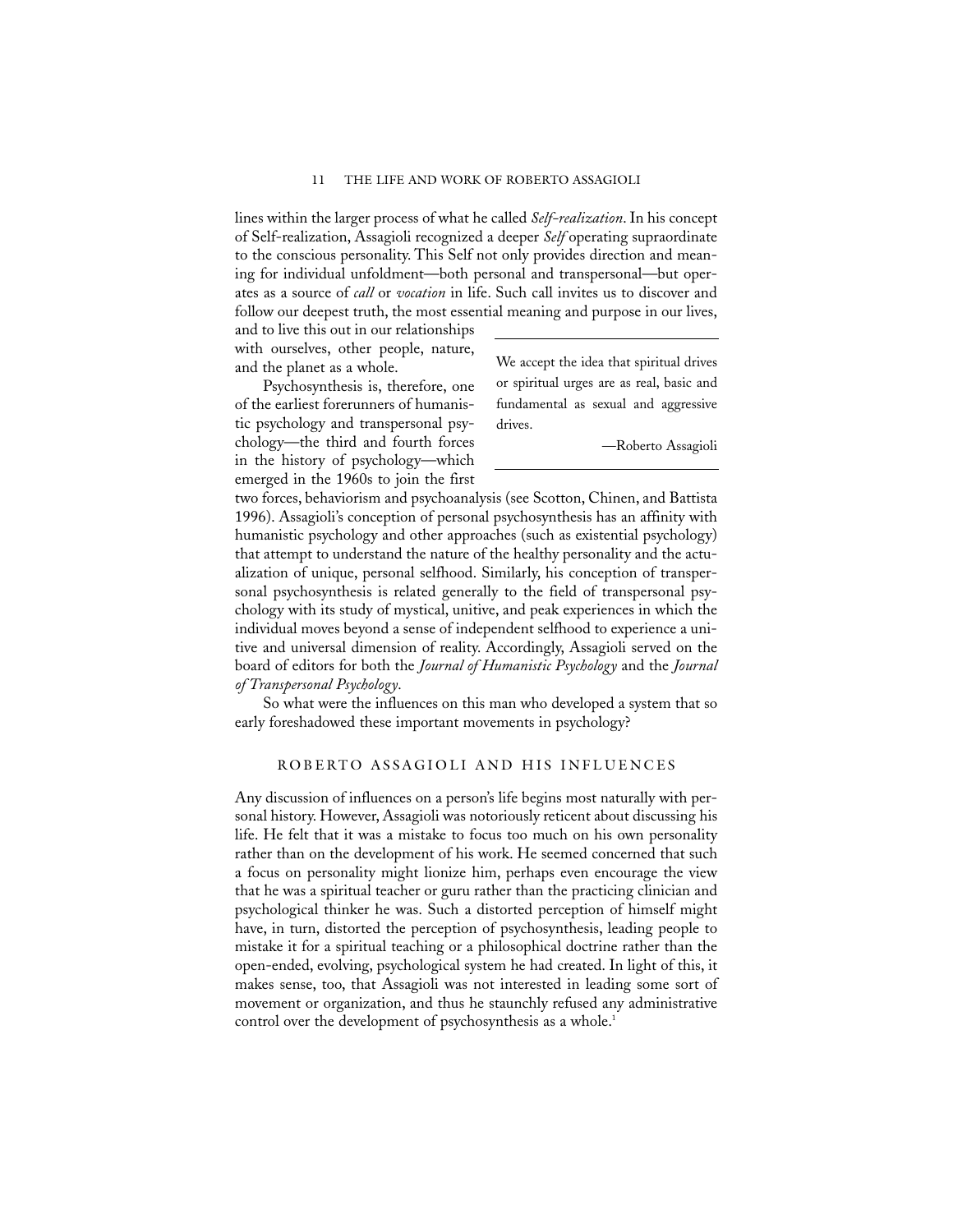It was only toward the end of his life that Assagioli finally did—yielding to pressure from his colleagues—choose a biographer, the Boston psychotherapist, Eugene Smith. But Assagioli died shortly thereafter, and Smith was left with little direct information from Assagioli himself and thus remained largely dependent on Assagioli's friends and colleagues for biographical information (Rindge 1974). But even this biography has never seen the light of day, so it is no surprise to find that there exists little in the literature about Assagioli's life.

While we may lament this dearth of material—along with those who pressed him for a biography—this lack happily follows Assagioli's own personal wishes. He obviously believed that psychosynthesis should be evaluated on its own merits rather than on the pedigree or personality of its creator. Perhaps we can keep this in mind as we explore the biographical data we do have and move through this to examine psychosynthesis itself as the most valid field for uncovering the influences on Assagioli.

#### **BIOGRAPHY**

Roberto Assagioli was born Roberto Marco Grego in Venice, Italy, on February 27, 1888. He was the only child of Elena Kaula (1863–1925) and Leone Grego (?–1890). Leone died when Roberto was about two years old, and his mother then married Dr. Emanuele Assagioli.<sup>2</sup>

The Assagiolis were "a cultured upper-middle-class Jewish family" (Hardy 1987), and to this Judaism was added Elena's later interest in Theosophy. The family spoke Italian, French, and English at home, and during his life Roberto also was to study German, Latin, Greek, Russian, and Sanskrit. Clearly, richly diverse currents of philosophy, culture, and religion ran through Assagioli's life from his earliest years.

The family moved from Venice to Florence in 1904 so that Roberto could study medicine at the Istituto di Studi Superiori, and "from 1905 on his friends in Florence were the young philosophers, artists, and writers who were

In 1911 I presented my view on the unconscious in a paper at the "International Congress of Philosophy" in Bologna.

—Roberto Assagioli

responsible for the cultural and literary review *Leonardo*" (Smith 1974). He trained with Bleuler in Switzerland, as noted above, studied psychoanalysis, made the acquaintance of C. G. Jung, and became especially interested in the work of William James and Henri Bergson. He received his medical degree from the University of Flo-

rence, with specializations in neurology and psychiatry. He wrote in 1910 the dissertation, "Psychosynthesis," which contained a critique of psychoanalysis.

Upon entering practice as a psychiatrist, he also in 1912 founded the bimonthly scientific periodical, *Psiche* (*Psyche*), editing and writing for this until it folded in 1915, due to World War I. This journal published "the first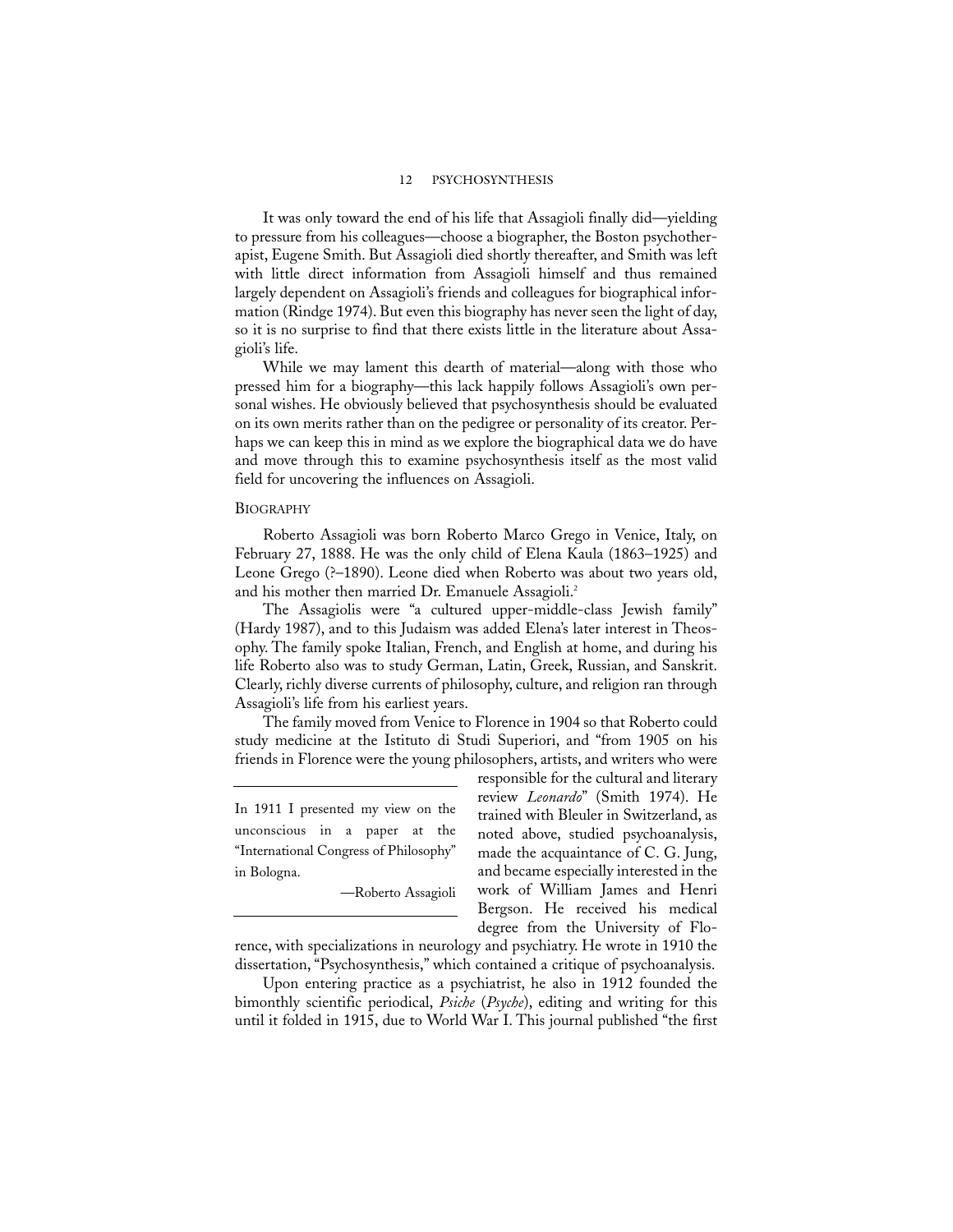of Freud's writings in Italian, translated by Assagioli and approved and authorized by Freud himself" (Berti 1988, 25).

During World War I, Assagioli was a "lieutenant-doctor," and after the war he married Nella Ciapetti, a Roman Catholic and Theosophist. He and Nella were married for forty years and had one son, Ilario (1923–1951). Roberto's mother died in 1925, and a year later he founded what became the Istituto di Psicosintesi in Rome, "with the purpose of developing, applying and teaching the various techniques of psychotherapy and of psychological training" (Assagioli 1965a, 280). The following year, the Institute published the book, *A New Method of Treatment—Psychosynthesis*, in English.

In the 1930s, Assagioli produced perhaps two of the most seminal articles in psychosynthesis to this day. First written and published in Italian, they also were translated into English and appeared in the *Hibbert Journal*. These two articles eventually became the lead chapters in his later book, *Psychosynthesis* (1965a), under the titles "Dynamic Psychology and Psychosynthesis" and "Self-Realization and Psychological Disturbances." The first article outlines two fundamental constructs in psychosynthesis—the basic psychosynthesis model of the person and the stages of psychosynthesis—and will form the framework for the next two chapters of this book as well. The latter article concerns the tumultuous experiences that may attend a spiritual awakening, and it has been republished many times over the years, from a *Science of Mind* journal (Assagioli 1978), to a popular intellectual journal (Assagioli 1991a), to an important book in the field of spiritual emergency (Grof and Grof 1989) and, finally, to a compendium dealing with depression (Nelson and Nelson 1996).

World War II proved to be much more of a disruption in the life and work of Dr. Roberto Assagioli than was the first war. His institute in Rome was closed by the Fascist government, which was critical of his "Jewish background, his humanitarianism, and his internationalism" (Smith 1974). The government then accused him of being a pacifist, because he claimed that true peace could only be found within, and not by violent, political, or legal means—and consequently he was locked in solitary confinement for a full month. But Assagioli made use of his imprisonment by making it what he called a "spiritual retreat," focusing on meditation and his inner life, and he recorded the following transpersonal experience during this time:

A sense of boundlessness, of no separation from all that is, a merging with the self of the whole. First an outgoing movement, but not towards any particular object or individual being—an overflowing or effusion in all directions, as the ways of an ever expanding sphere. A sense of universal love. (in Schaub and Schaub 1996, 20–21)

There are varying accounts of Assagioli's activities after his release from prison, one author writing that he joined the underground north of Rome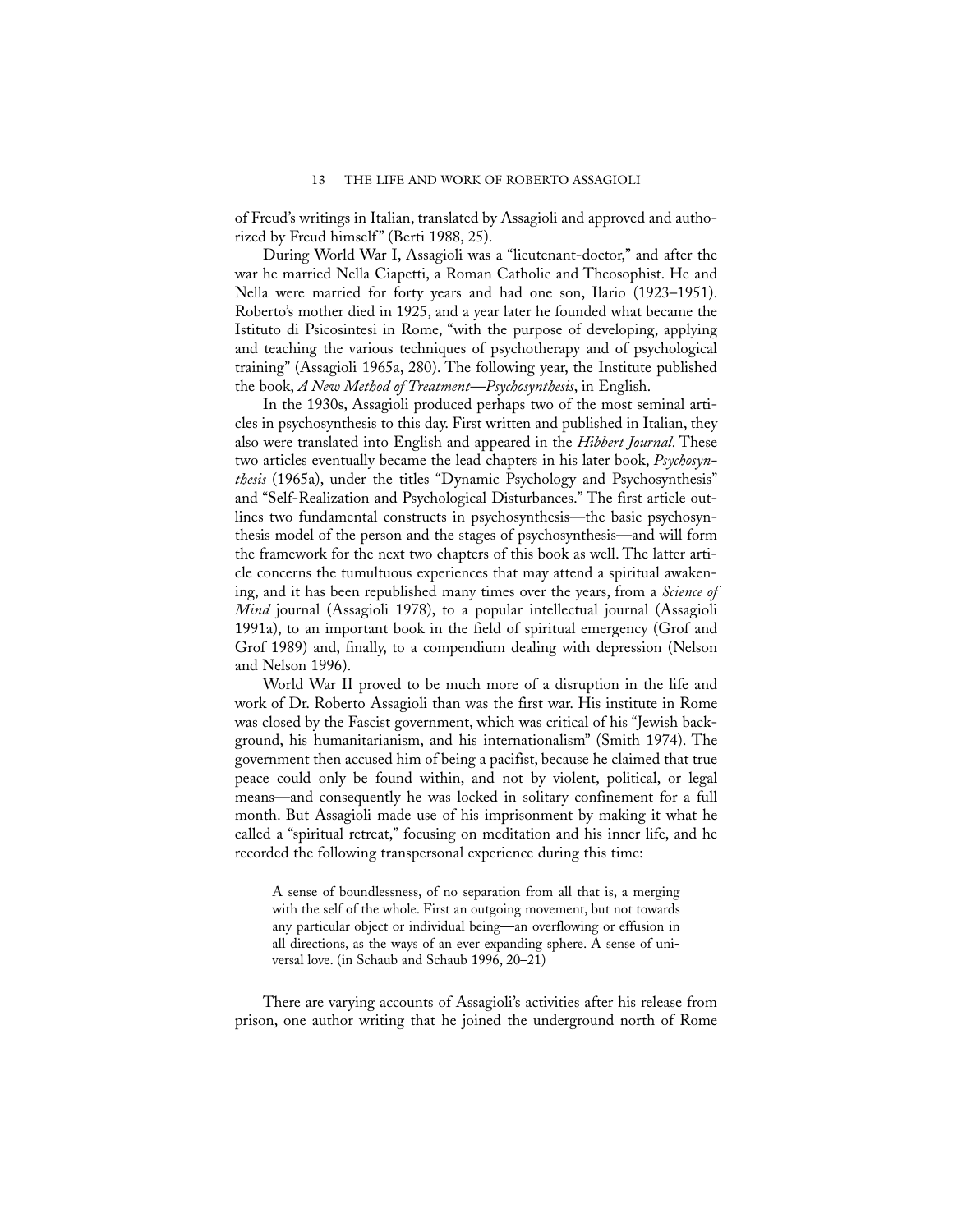(Smith 1974), and another that he and his son, Ilario, were forced to hide in the Italian countryside, with Ilario possibly contracting tuberculosis from which he eventually died in the early 1950s (Hardy 1987).

After the war, Assagioli founded the Istituto di Psicosintesi at via San Dominico 16, in Florence, where he lived and worked for the rest of his life. He wrote, "from 1946 onwards courses of lectures on psychosynthesis . . . were given in Italy, Switzerland and England; and further articles and pamphlets were published in various languages" (Assagioli 1965a, 280). By the 1960s, psychosynthesis institutes had been founded in the United States, Greece,

International Conventions on Psychosynthesis were held at Villeneuve near Montreux, Switzerland, in 1960 and 1961, and in Rome in 1967.

—Roberto Assagioli

England, Argentina, and India, and several international conferences had been held.

Assagioli always took spiritual matters seriously, both personally and professionally. He was known to practice hatha yoga, raja yoga, and various types of meditation, and he also was involved in Theosophy (discussed

later). In both his own practice and his work, he placed particular emphasis on service, understanding this as the most natural expression of Self-realization. For example, in the 1950s, he founded the Italian Union for Progressive Judaism, which was "based on an attitude of openness, and of understanding and collaboration with other peoples and religions" (Berti 1988, 38).

Over the years, Assagioli's interest in different spiritual and philosophical traditions led to contact with such notables as Jewish philosopher Martin Buber, esotericists P. D. Ouspensky and Alice Bailey, sage Lama Govinda, Indian poet Rabindranath Tagore, astrologer Dane Rudhyar, Sufi mystic Inhayat Khan, Buddhist scholar D. T. Suzuki, logotherapy founder Viktor Frankl, and humanistic psychologist Abraham Maslow.

Assagioli died on August 23, 1974, at age eighty-six, in his villa in Capalona, Arezzo, which he had named after his beloved son Ilario. Shortly after his death, one eulogy pointed out with wonder how early Assagioli had conceived of psychosynthesis, and how long he had to wait before its more general acceptance:

He was very early. Who was there to hear such a large and balanced statement? Not many people in the twenties, not in the thirties, not in the forties, not in the fifties, were ready. It was only in the late sixties that, with the suddenness born of deep and massive need, his books and other writings were taken up by thousands. Almost sixty years needed to elapse, so far was he ahead of his time. (in Vargiu 1975)

By the time of the publication of the *International Psychosynthesis Directory 1994–1995* (Platts 1994), there were 107 institutes operating in thirty-two countries, and international conferences were being held on a regular basis.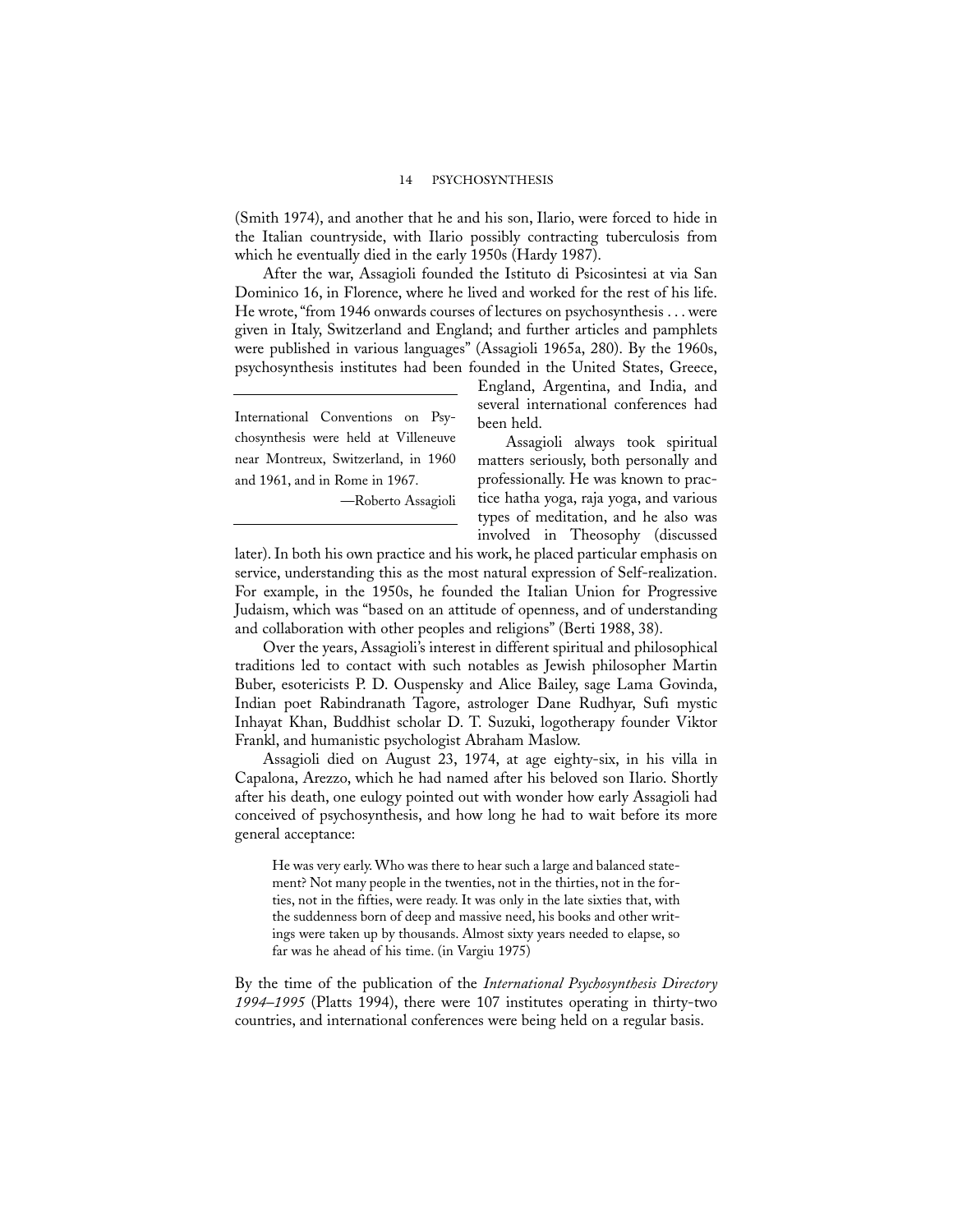## INFLUENCES REVEALED IN ASSAGIOLI'S WORK

Assagioli seems to have written and edited his entire professional career, writing more than 150 articles and essays during his life, although many were reportedly lost when the Fascists ransacked and dynamited his home during the war (Smith 1974). There appear to be no complete unpublished manuscripts, although the institute he founded has a wall of boxes filled with small notes he made during his professional life. His two major English-language books still remain *Psychosynthesis* (1965a) and *The Act of Will* (1973a), although a posthumous collection of articles, *Transpersonal Development* (1991b), also was published.

In agreement with Assagioli himself, we believe that it is to his writings more than to his biography that we must turn to recognize the influences he brought into his work. His major books bristle with references to leaders of Western psychology, from Freud, Jung, Adler, and Rank to Maslow, William James, Richard Bucke, Viktor Frankl, and Rollo May. But he drew from disciplines beyond psychology as well, referring also to Bach, Mozart, and Beethoven; St. John of the Cross, St. Catherine of Sienna, and St. Dominic; Socrates, Plato, and Aristotle; Dante, Emerson, and Thoreau; Nietzsche, Teilhard de Chardin, and Evelyn Underhill; Patanjali, Radhakrishnan, and Vivekananda; Ghandi, Schweitzer, Buber, and Martin Luther King; and the Buddha and Christ. Further, Assagioli discusses experiential states from diverse traditions such as the dark night of the soul, samadhi, prajna, satori, and cosmic consciousness, as well as subjects such as yin and yang, Shiva-Shakti, and the Tao.

Clearly, Assagioli's psychological work, while remaining true to his psychiatric training and clinical experience, also embraced an appreciation for many diverse cultures and traditions. In our teaching at the Institute of Transpersonal Psychology, each year we realize anew the breadth of Assagioli's thought as graduate students respond to their introductory course in psychosynthesis. These are students keenly interested in the connection between psychology and spirituality, and they come from many different spiritual traditions. As they study psychosynthesis, they often recognize principles from their own tradition in aspects of psychosynthesis, and so they infer that their tradition has been an important influence on Assagioli.

For example, one student demanded to know why Assagioli did not reference Ramana Maharshi, since psychosynthesis obviously drew upon the thought of that Hindu sage. Another wrote in his term paper that psychosynthesis was so coherent with his meditation practice that Buddhism must have been a strong influence on Assagioli, while a Christian student wondered why psychosynthesis had not been taught in her seminary, since it so clearly was founded on Christian principles. A longtime practitioner of Jewish mysticism claimed that he could see the Kabbala in the models of psychosynthesis; a teacher within a shamanic tradition said that her tradition and psychosynthesis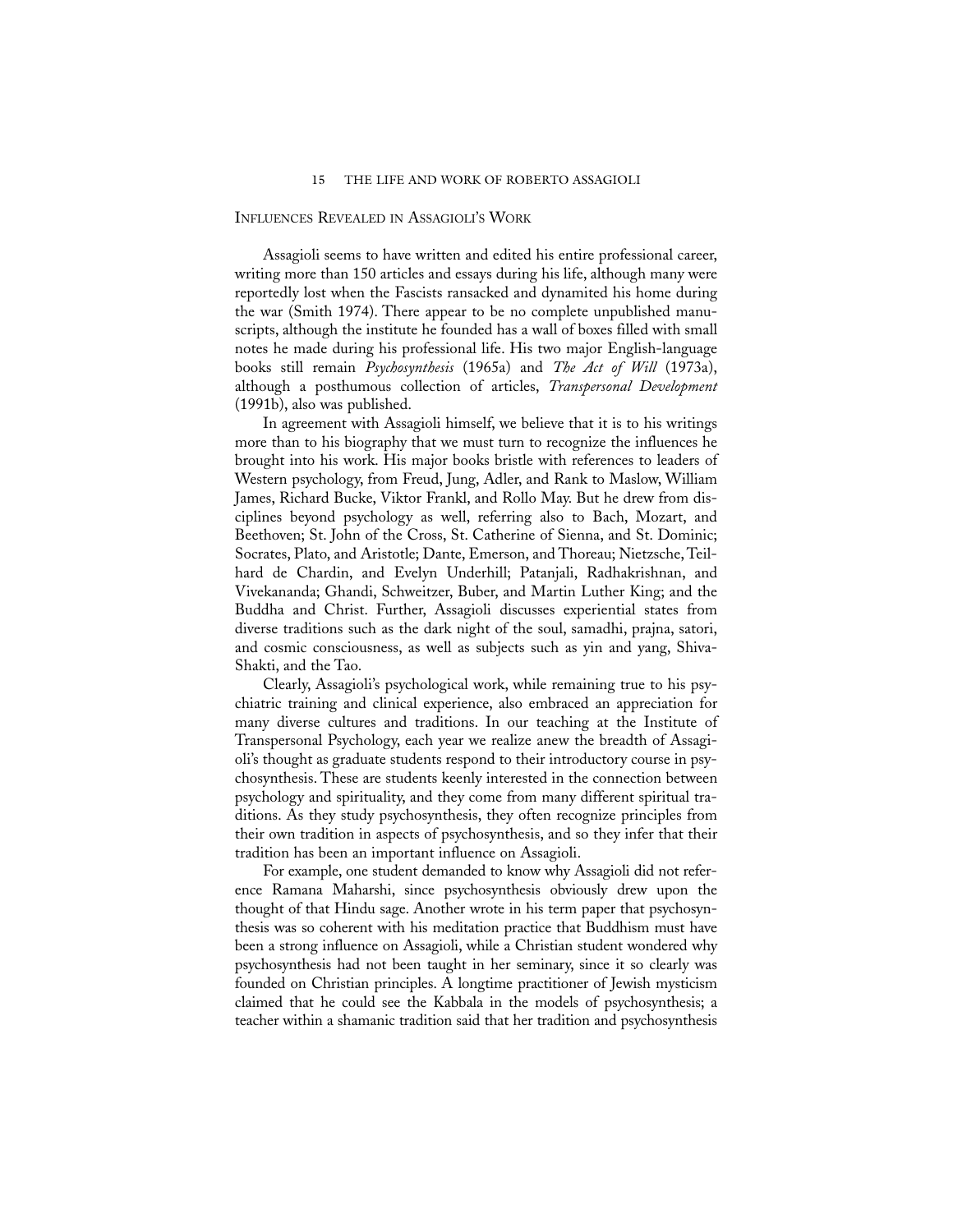were viewing the same reality from different directions; and a Rosicrucian wrote that her attraction to psychosynthesis derived from its similarity to that system.

Such speculations about the possible influences on Assagioli are not reserved to those new to psychosynthesis. Some in the field apparently believe that psychosynthesis is the "exoteric expression" or a "stepped-down version" of Theosophy, particularly as developed by Alice Bailey, with whom Assagioli worked—even though psychosynthesis was conceived in 1910 or earlier, and Assagioli did not join Bailey's group until 1930 (Berti 1988, 33). Assagioli was indeed active within the Theosophical movement subsequent to his creation of psychosynthesis, but even then, he strove to keep what he called a "wall of silence" between these two spheres of his work, ever cautioning against confusing the two. He wrote clearly that psychosynthesis was to remain neutral toward religion and metaphysics, and that it should not be confused with them (more later on this).

### IN CONCLUSION

What, then, may we conclude from this vast range of possible influences on Assagioli and psychosynthesis? Precisely this: Whether such influences made any direct explicit impact or not, Assagioli has succeeded in developing an approach that, while firmly rooted in Western psychology, is yet consistent with widely disparate traditions. Thus it is a psychology suitable for use within a broad range of different traditions.

Unlike Freud's psychoanalysis, for example, psychosynthesis does not adopt a reductionistic view of religious and spiritual experience but quite the reverse—it embodies a profound respect for the fundamental spiritual nature of the human being and a supportive attitude toward the development of this dimension of human experience. This is not to say that psychosynthesis is itself a spiritual path, a metaphysical philosophy, or a religion. Rather, its purpose is to remain a psychology, a "nondenominational" psychology, so to speak, and thus available to any and all spiritual paths. According to Assagioli:

At this point the question may arise as to the relationship between this conception of the human being [psychosynthesis] on the one hand and religion and metaphysics on the other. The answer is that psychosynthesis does not attempt in any way to appropriate to itself the fields of religion and of philosophy. It is a scientific conception, and as such it is neutral towards the various religious forms and the various philosophical doctrines, excepting only those which are materialistic and therefore deny the existence of spiritual realities. Psychosynthesis does not aim nor attempt to give a metaphysical nor a theological explanation of the great Mystery—it leads to the door, but stops there. (1965a, 6–7)

Having surveyed this vast array of influences, it can yet be said that psychosynthesis, while doubtlessly born and developed among these influences,